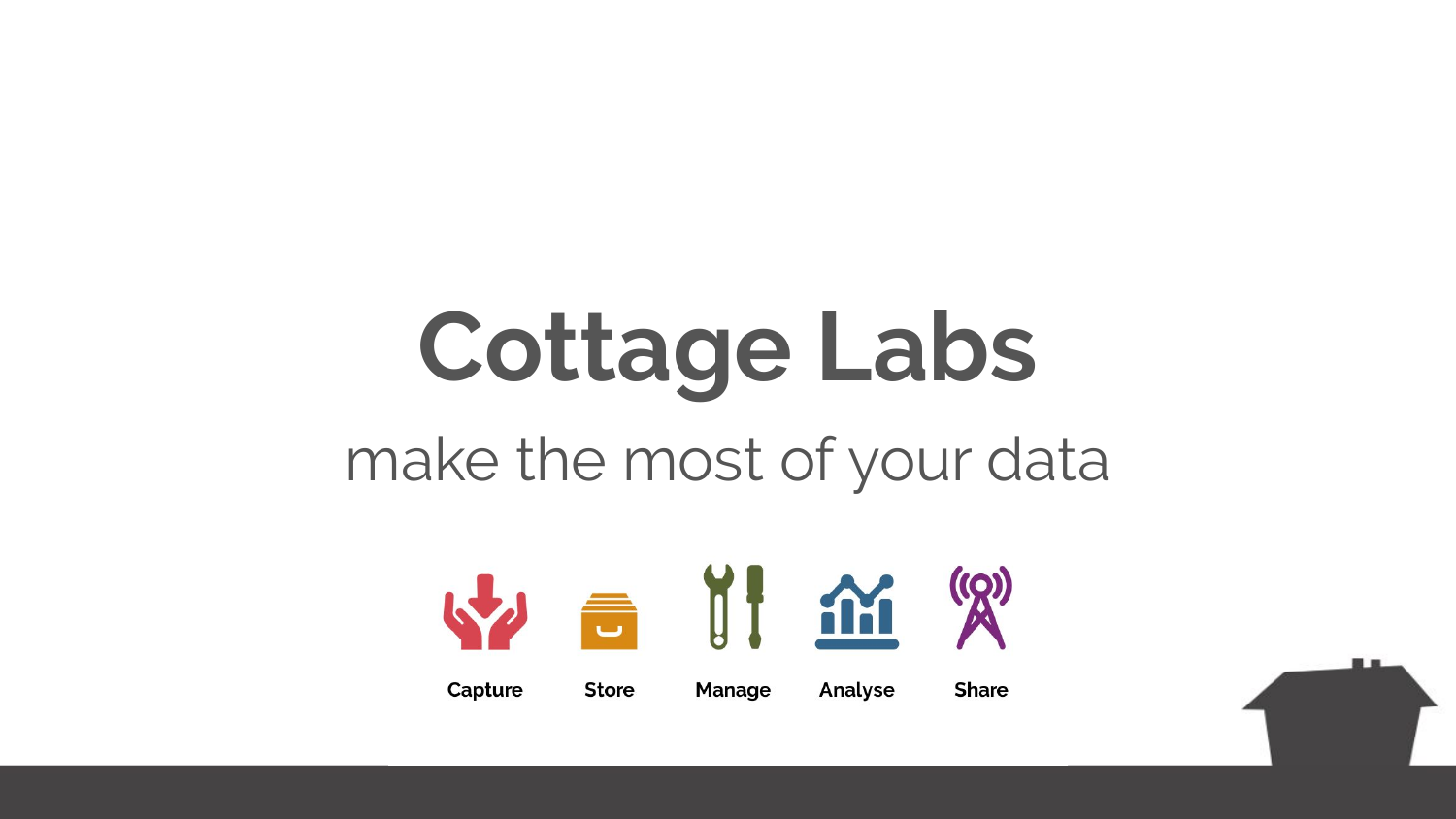# **Invenio @ Cottage Labs**

Richard Jones, richard@cottagelabs.com



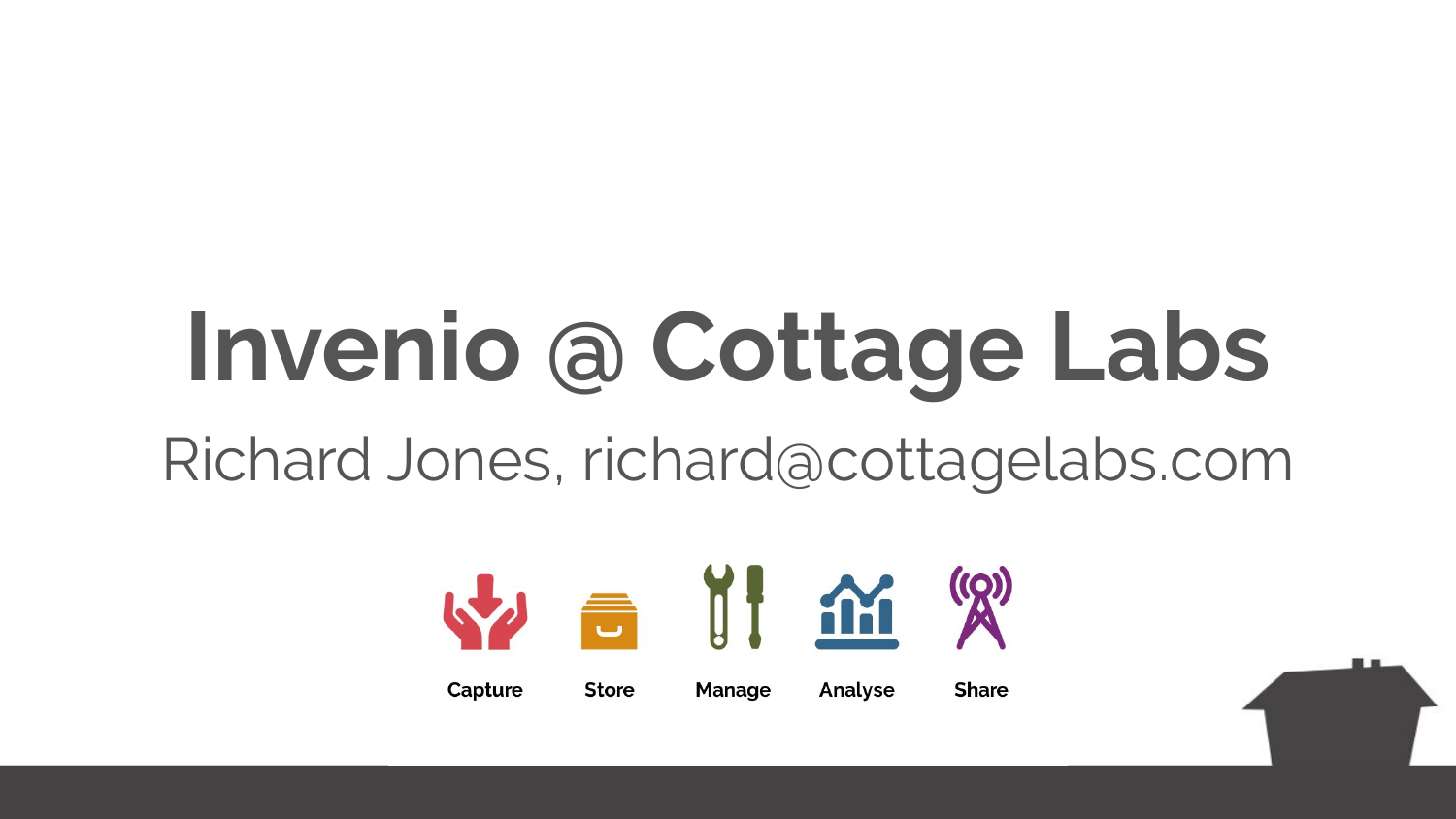

#### **Who are we?**



Cottage Labs is a partnership of data experts who can help you understand and utilise your data more effectively.

**Cottage Labs: make the most of your data**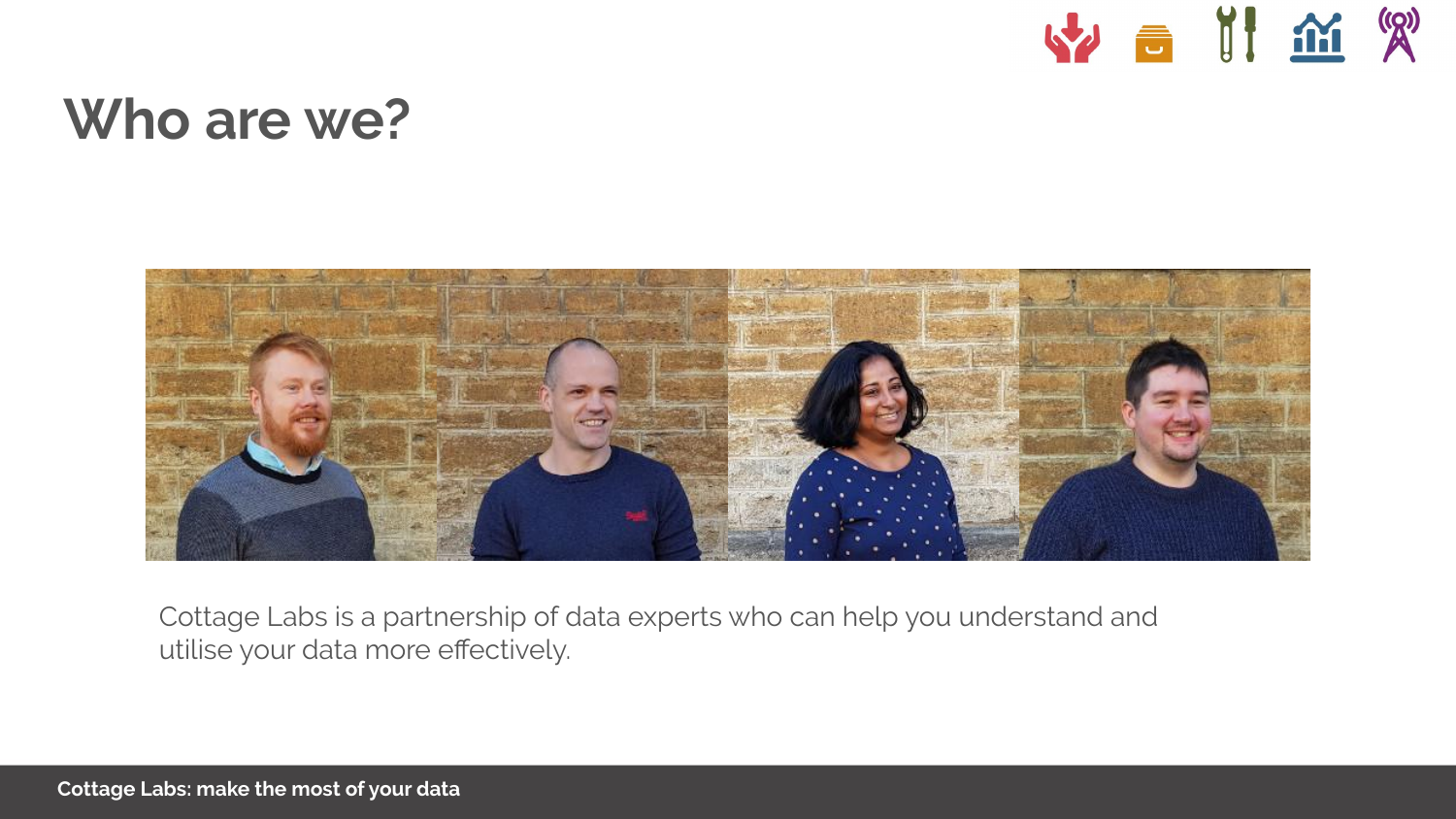

#### **What do we do?**

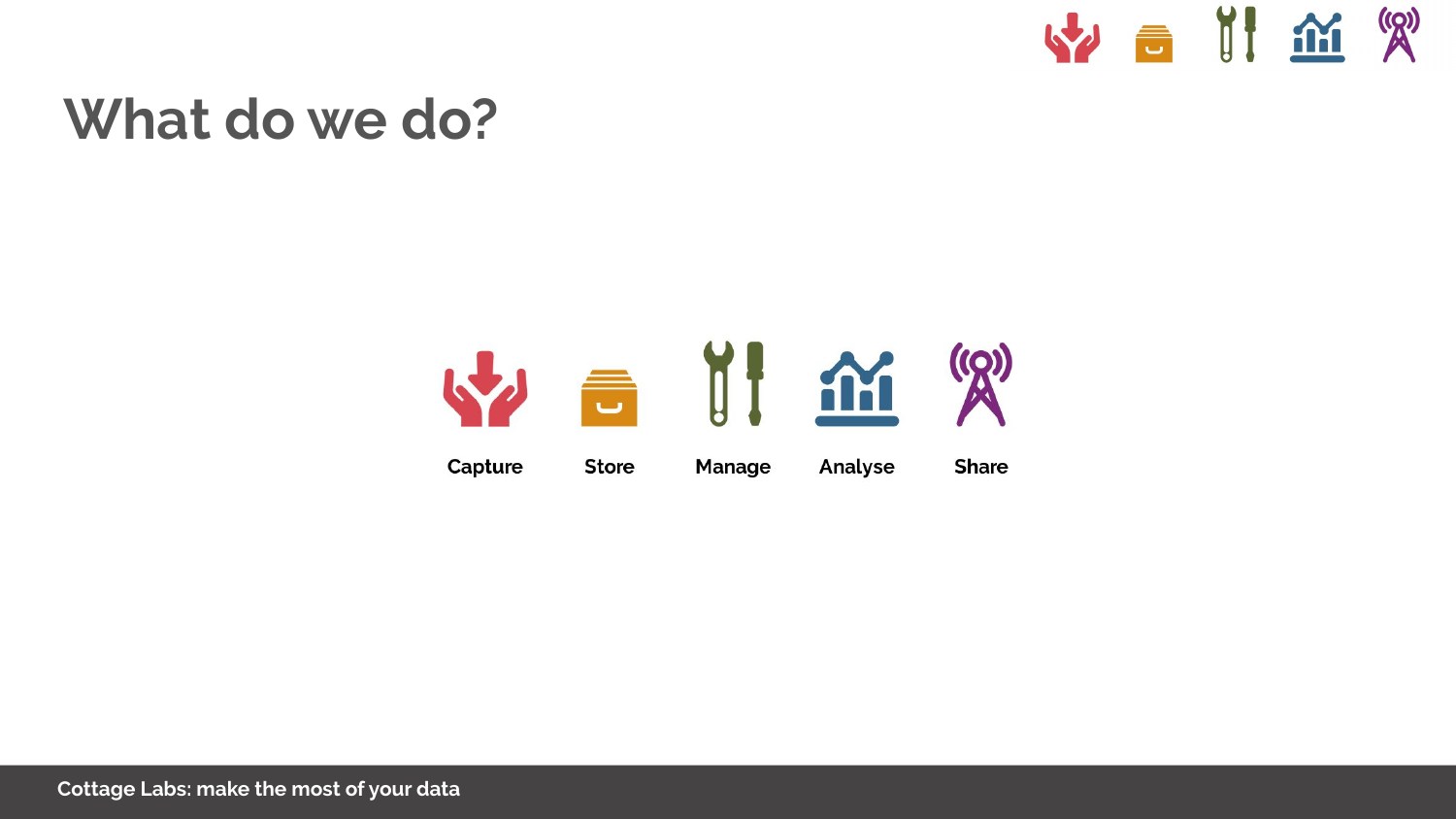

# **How you might know us**



Involved in DSpace (Richard as a committer) since 2004 (pre-CL). Cottage Labs have carried out a variety of projects including at University of Cambridge and University of Oslo, focusing heavily on multi-system integrations.



Involved in Samvera (formerly Hyrax, Anusha as significant contributor) since 2011 (pre-CL). Cottage Labs have carried out a variety of projects including an NGDR for National Institute of Materials Science, Japan and University of Hull for UK City of Culture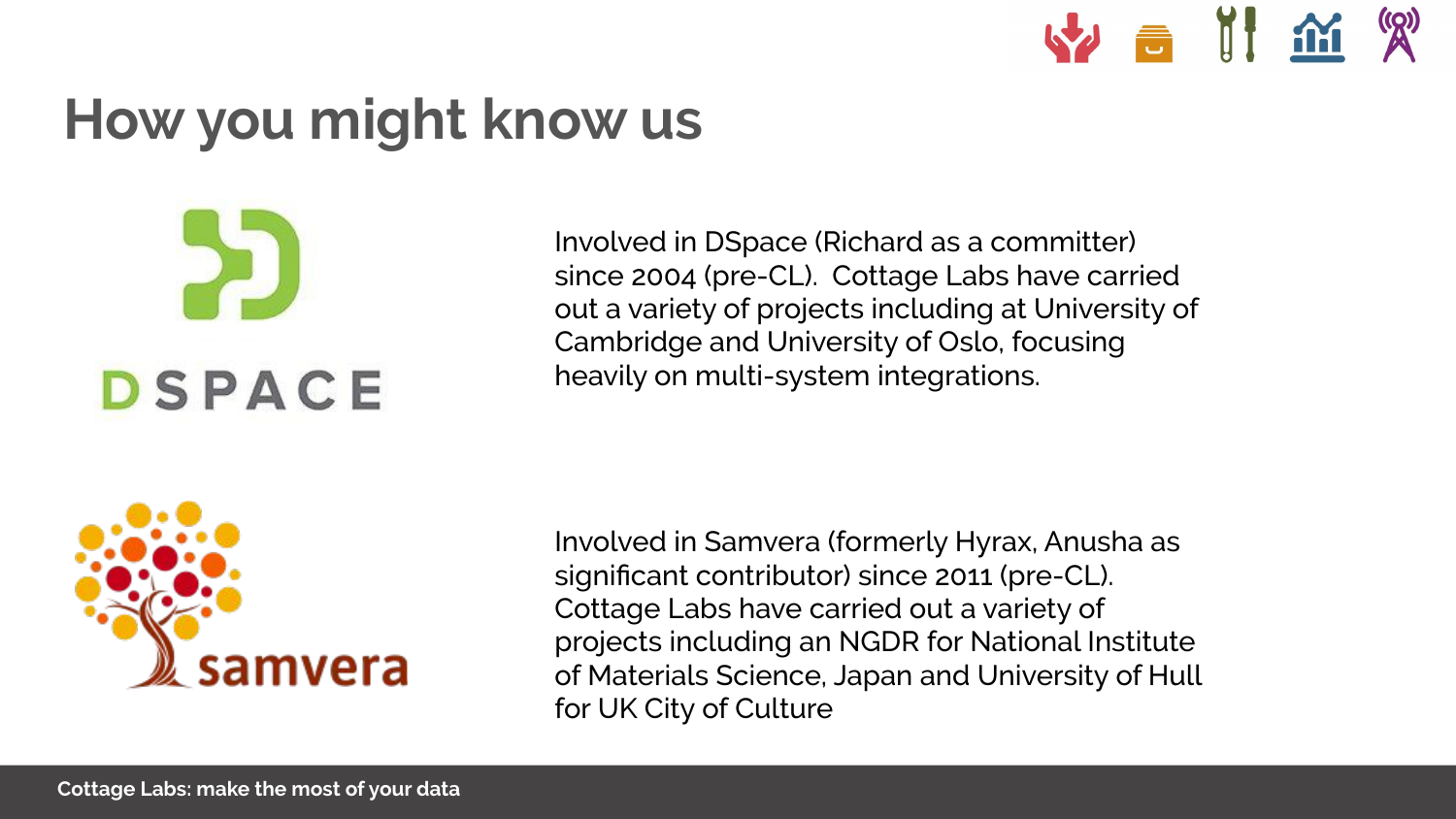

### **How you might know us**



Over the years we have done a large number of projects with Jisc, including the Jisc Publications Router and Jisc Monitor.



Since 2011 Richard has been technical lead for the SWORD protocol, and we are currently in the process of developing SWORDv3. It is likely that the SWORDv3 reference implementation will be done on Invenio3 in collaboration with CERN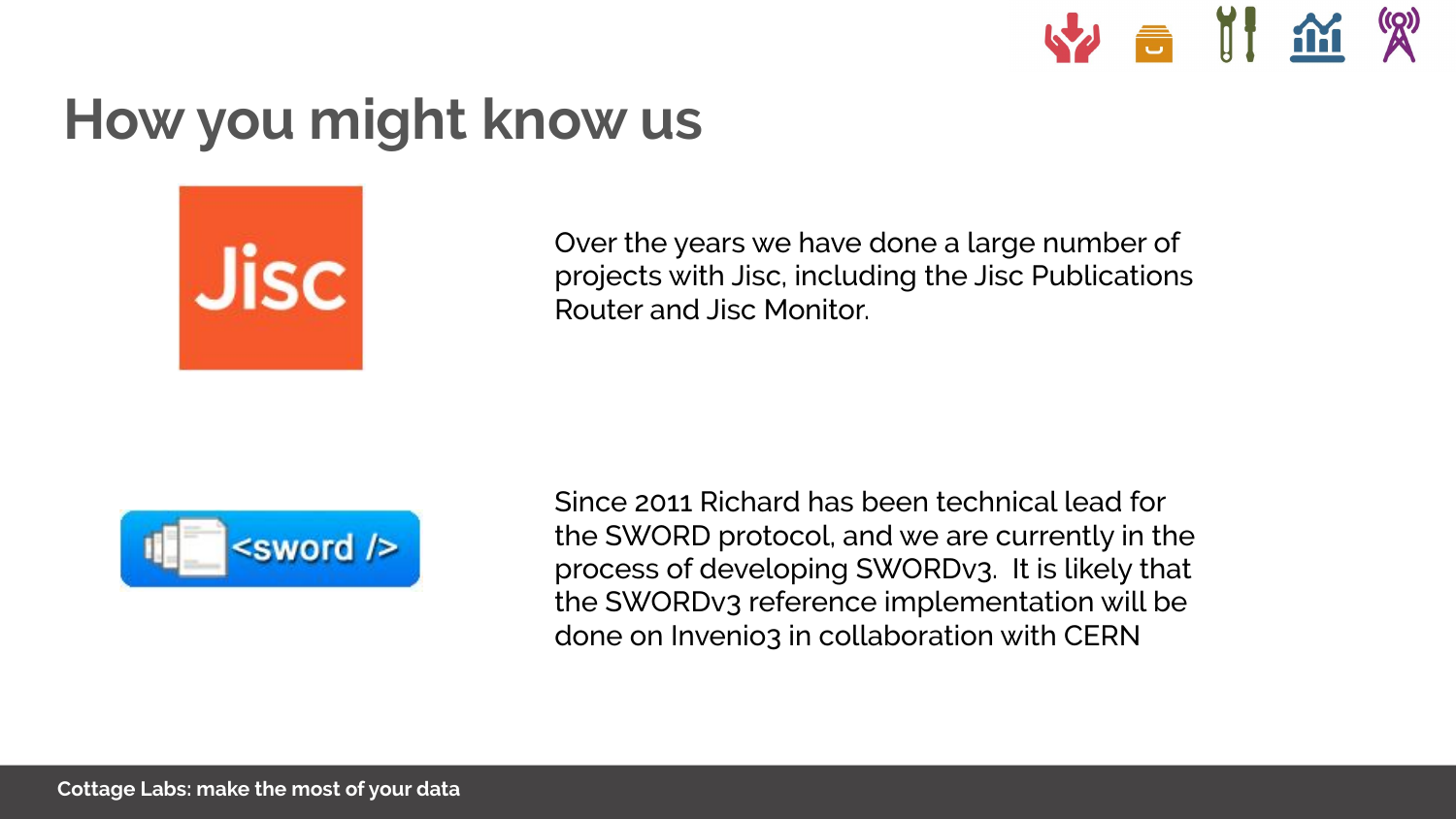# **How you might know us**



Cottage Labs has been the developer and web host for DOAJ since 2013. We work closely with the administrative and management teams to deliver the service.

W a II m &

DOAJ has a lot of similarities to Invenio: Python, Flask, Elasticsearch. Large scale data: 4.5m public records, ~8.5m records in total.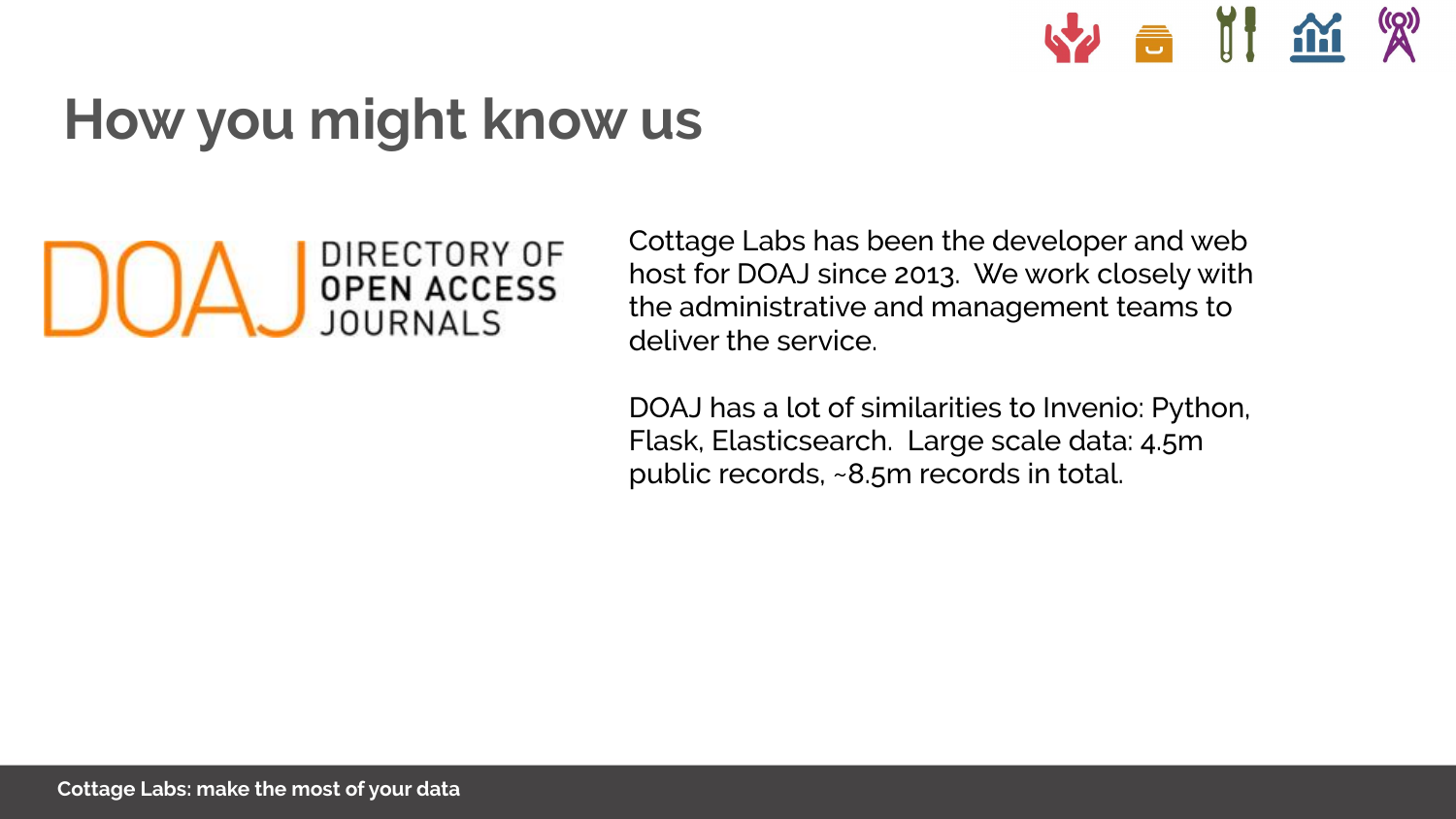

#### **Our work with Invenio**

#### We are new! Hello!

We **have** begun on our first project with Invenio, which involves integrating with the REST API to build a custom discovery interface. We can't tell you much more about it yet, but hopefully soon…

Maybe our second project could be with **YOU**?